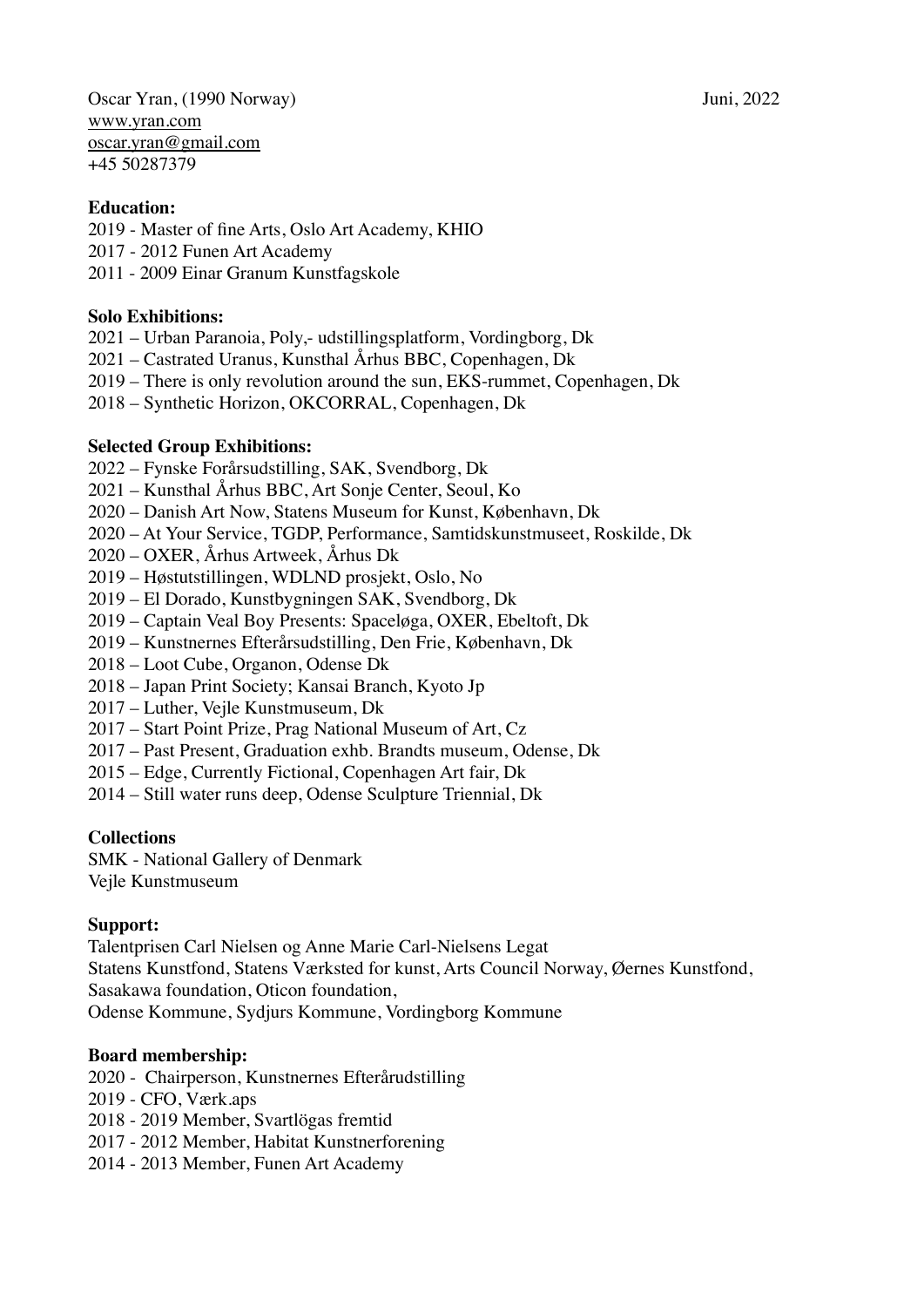## **Apprenticeships:**

2016 - Richard Steiner, JP 2015 - Lars Kjemphol, NO

## **Productions:**

- 2021 The Kolding Creature Kristoffer Ørum
- 2021 Untitled Sara Arenfeldt Kragh
- 2020 Three Reliefs Charlotte Thrane
- 2020 Modern Love Hanna Toticki Anbert
- 2019 Sommer by Soren Aagard
- 2017 Self Passage by Rasmus Røhling, Primer Cph, DK
- 2015 SLIT by Lea Porsager
- 2015 Video shooting in Odense, with Niam O´Mally
- 2014 Odense Skulpturtriennale with Tue Greenfort

## **Comprehensive Exhibitions List:**

- 2021 Castrated Uranus, Kunsthal Århus BBC, København, Dk
- 2021 Kunsthal Århus BBC, Art Center Sonje, Seoul, Ko
- 2021 Urban Paranoia, Poly,- udstillingsplatform, Vordingborg, Dk
- 2020 Danish Art Now, Statens Museum for Kunst, København, Dk
- 2020 At Your Service, Performace, Samtidskunstmuseet, Roskilde, Dk
- 2020 OXER, Århus artweek, Århus Dk
- 2019 Kunstnernes Efterårsudstilling, Den Frie, København, Dk
- 2019 Høstutstillingen, WDLND prodjekt, Oslo, Dk
- 2019 Højtryk fra Atlanten, Pariser Haven, Ebeltoft, Dk
- 2019 Højtryk fra Atlanten, OXER, Ebeltoft, Dk
- 2019 El Dorado, Kunstbygningen SAK, Svendborg, Dk
- 2019 Captain Veal Boy Presents: Spaceløga, OXER, Ebeltoft, Dk
- 2019 Japan/Grafik Fyns Grafiske Værksted, Odense, Dk
- 2018 Japan Print Society; Kansai Branch, Kyoto Jp
- 2018 Loot Cube, Organon, Odense Dk
- 2018 Whispering Dishes, The Gaming Departement, Spirefestivalen, DK
- 2017 Luther, Vejle Kunstmuseum, Dk
- 2017 Start Point Prize, Prag National Museum of Art, Cz
- 2017 Past Present, Graduation exhb. Brandts museum, Odense, Dk
- 2017 Portal, permanent installation, Spirefestivalen, Holbæk, Dk
- 2016 Trykkogeren Udstiller Japansk Træsnitt, FAA project room, Odense, Dk
- 2015 Lysvandring Norsk Antikunstsenter, Alnaelva Oslo, No
- 2015 Edge, Currently Fictional, Copenhagen Art fair, Dk
- 2015 Too a certain degree, Filosoffgangen, Odense Dk
- 2015 The Commodity research group, PVC project room Vera, Cph, Dk
- 2015 Material witness, Fyns Kunstmuseum, Odense Dk
- 2014 Common Ground, FAA project room, Odense Dk
- 2014 Makercity festival, Odense Dk
- 2014 History History, Workshop Exhibition FAA projectroom, Dk
- 2014 Helt væk, FAA school exhibition, Odense dk
- 2014 Check in anytime you like, Hotell Cabinn, Odense Dk
- 2014 Still water runs deep, Odense Sculpture Triennial, Dk
- 2013 Post-firstyearism, FAA project room, Odense Dk
- 2013 De Fynske Malere, FAA Schoolshow, Odense Dk
- 2013 Scandinavian Post Colonialism, Public Action, Odense Dk